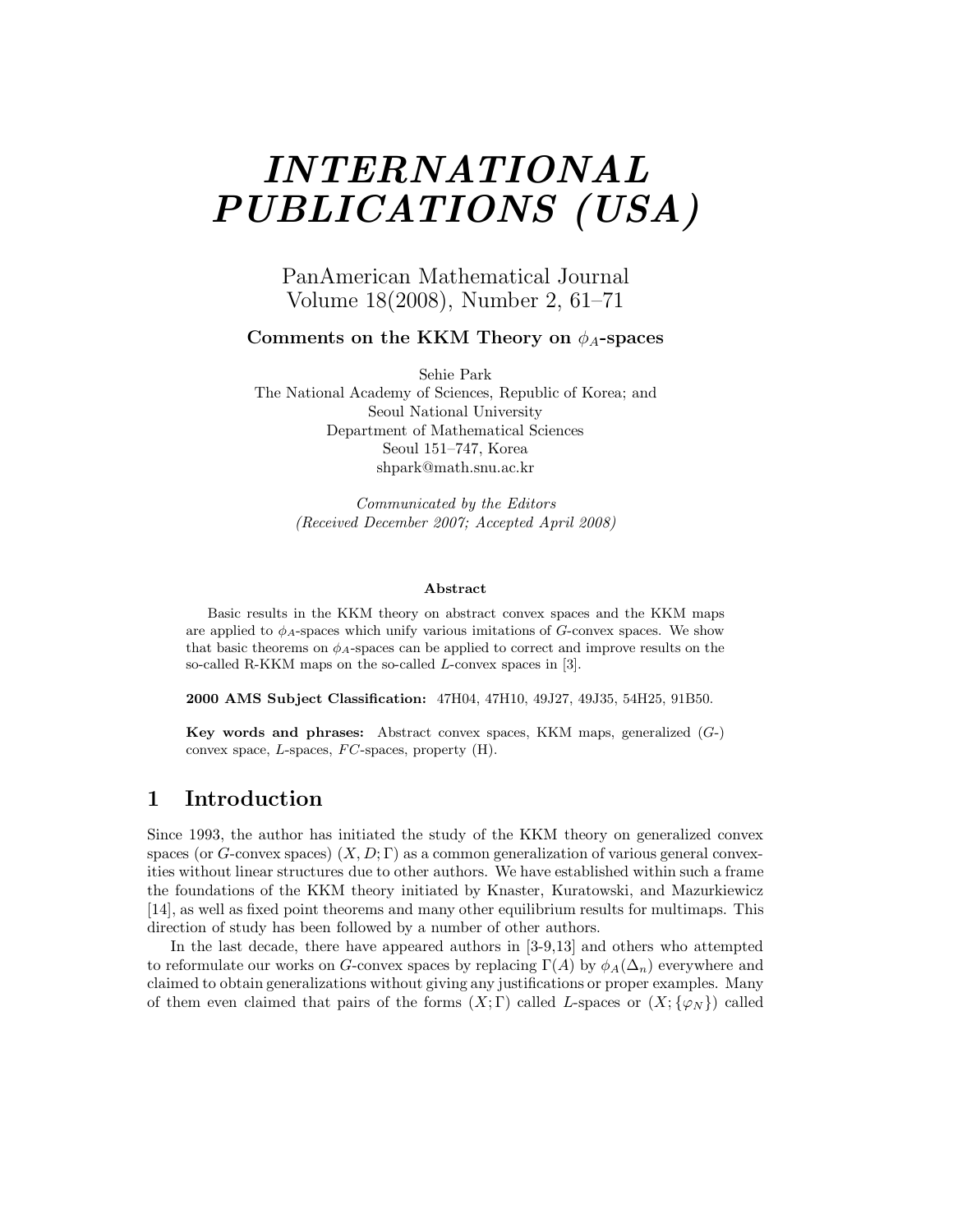*FC*-spaces generalize the triple  $(X, D; \Gamma)$ . Those authors obtained KKM type theorems or equivalents which can not be applicable even to the original KKM principle [14] for  $(\Delta_n, V; \text{co})$  or to the celebrated Fan lemma [10] for  $(E \supset D; \text{co})$ , where *E* is a topological vector space.

Moreover, recently in [3], its author defined *L*-convex spaces same as *G*-convex spaces and obtained 23 theorems which are improper modifications of known results. This might misguide naive readers to a wrong direction as the recent case of the so-called *F C*-spaces in more than 15 papers within two years.

In order to destroy such inadequate fake generalizations of our previous works due to other authors, we found that, in the framework of certain abstract convex spaces including *G*convex spaces properly, the elements or basic results in the KKM theory can be established; see [21-27]. We also noted that the newly defined  $\phi_A$ -spaces  $(X, D; {\phi_A}_{A \in (D)})$  in [25] are same to *G*-convex spaces.

Our principal aim in the present paper is to introduce basic results in the KKM theory on abstract convex spaces and the map classes  $\mathfrak{RC}$  and  $\mathfrak{RD}$ , as in [22,26]. These are applied to simplify various modifications of the concept of *G*-convex spaces and the KKM type theorems on them. Especially we discuss the nature of results in [3].

In Section 2, we introduce our new abstract convex spaces, KKM maps, and the map classes  $\mathcal{RC}$  and  $\mathcal{RD}$  in [21-27]. Section 3 deals with a few basic theorems in our KKM theory for abstract convex spaces given in [21,26]. In Section 4, we introduce  $\phi_A$ -spaces which unify various imitations of *G*-convex spaces. Section 5 deals with the nature of the so-called R-KKM theorems on the so-called *L*-convex spaces in [3]. Finally, in Section 6, we show that basic theorems in the KKM theory on  $\phi_A$ -spaces can be applied to correct and improve results in [3].

#### **2** Abstract convex spaces and the map classes  $\mathcal{RC}, \mathcal{RD}$

In this section, we introduce new concepts in [21-23] as preliminaries.

Let  $\langle D \rangle$  denote the set of all nonempty finite subsets of a set *D*. Multimaps are also called simply maps. For a map  $F: X \to Y$ , the map  $F^-: Y \to X$  is defined by  $F^-(y) :=$  $\{x \in X \mid y \in F(x)\}\$ for  $y \in Y$ .

**Definition.** An *abstract convex space*  $(E, D; \Gamma)$  consists of a topological space  $E$ , a nonempty set *D*, and a multimap  $\Gamma : \langle D \rangle \to E$  with nonempty values. We may denote  $\Gamma_A := \Gamma(A)$ for  $A \in \langle D \rangle$ .

For any  $D' \subset D$ , the *Γ-convex hull* of  $D'$  is denoted and defined by

$$
\operatorname{co}_{\Gamma} D' := \bigcup \{ \Gamma_A \mid A \in \langle D' \rangle \} \subset E.
$$

A subset *X* of *E* is called a  $\Gamma$ -*convex subset* of  $(E, D; \Gamma)$  relative to  $D' \subset D$  if for any  $A \in \langle D' \rangle$ , we have  $\Gamma_A \subset X$ , that is,  $\text{co}_{\Gamma} D' \subset X$ . Then  $(X, D'; \Gamma|_{\langle D' \rangle})$  is called a *subspace* of  $(E, D; \Gamma)$ .

When  $D \subset E$ , the space is denoted by  $(E \supset D; \Gamma)$ . In such case, a subset X of E is said to be Γ-*convex* if  $\text{co}_{\Gamma}(X \cap D) \subset X$ ; in other words, X is Γ-convex relative to  $D' := X \cap D$ . In case  $E = D$ , let  $(E; \Gamma) := (E, E; \Gamma)$ .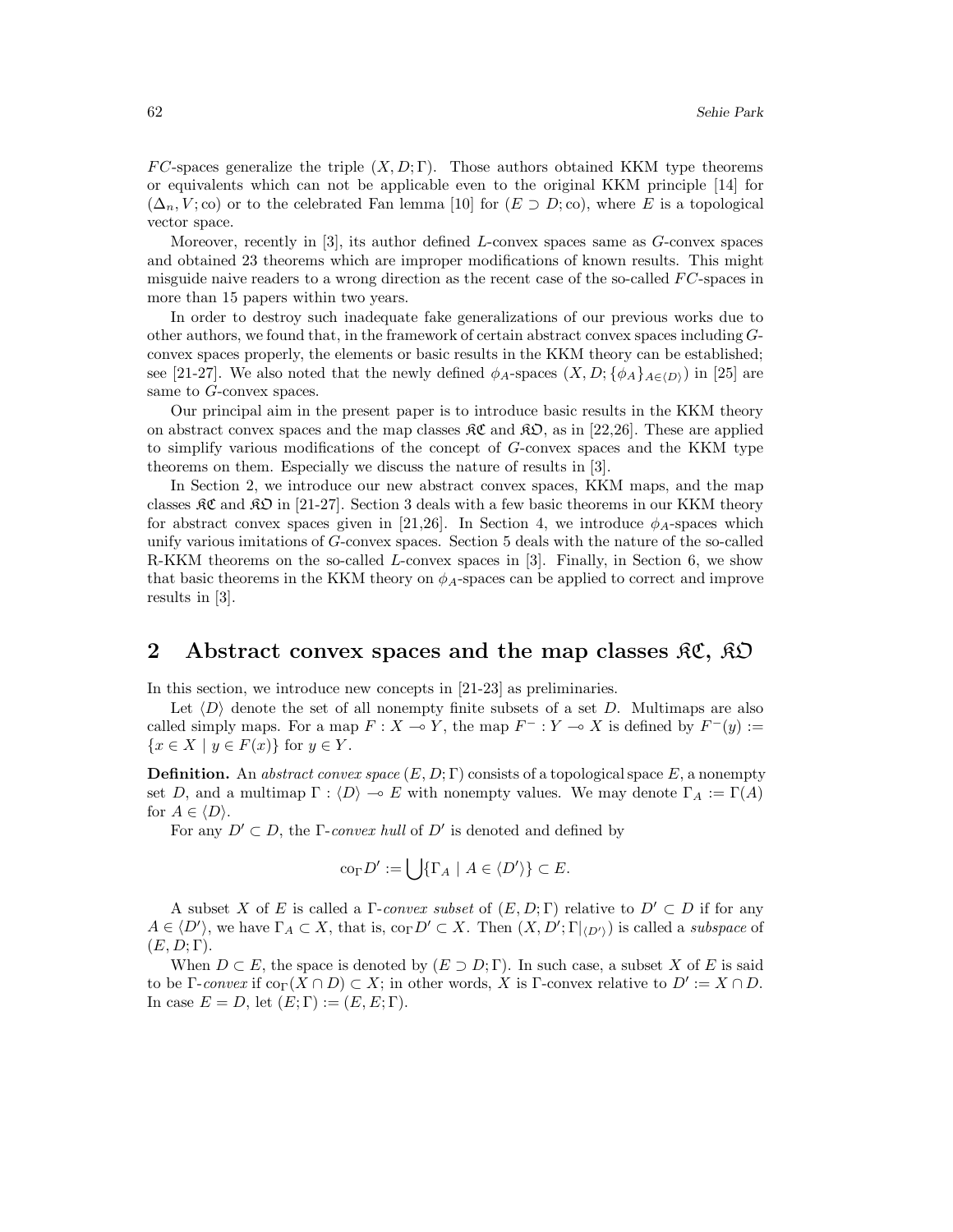**Examples.** 1. A *generalized convex space* or a *G*-*convex space* (*X, D*; Γ) due to Park consists of a topological space X, a nonempty set *D*, and a multimap  $\Gamma : \langle D \rangle \to X$  such that for each  $A \in \langle D \rangle$  with the cardinality  $|A| = n + 1$ , there exists a continuous function  $\phi_A : \Delta_n \to \Gamma(A)$  such that  $J \in \langle A \rangle$  implies  $\phi_A(\Delta_J) \subset \Gamma(J)$ .

Here,  $\Delta_n$  is the standard *n*-simplex with vertices  $\{e_i\}_{i=0}^n$ , and  $\Delta_j$  the face of  $\Delta_n$  corresponding to  $J \in \langle A \rangle$ ; that is, if  $A = \{a_0, a_1, \ldots, a_n\}$  and  $J = \{a_{i_0}, a_{i_1}, \ldots, a_{i_k}\} \subset A$ , then  $\Delta_J = \text{co}\{e_{i_0}, e_{i_1}, \ldots, e_{i_k}\}.$  For details, see [18-20,28-30].

2. A *G*-convex space  $(X, D; \Gamma)$  is called a *H-space* if each  $\Gamma_A$  is  $\omega$ -connected (that is, *n*-connected for all  $n \geq 0$ ) and  $\Gamma_A \subset \Gamma_B$  for  $A \subset B$  in  $\langle D \rangle$ . When  $X = D$ , an *H*-space reduces to a *C*-*space* due to Horvath [11,12].

3. A *convex space*  $(X, D; \Gamma)$  is a triple where X is a subset of a vector space,  $D \subset X$  such that co  $D \subset X$ , and each  $\Gamma_A$  is the convex hull of  $A \in \langle D \rangle$  equipped with the Euclidean topology. This concept generalizes the one due to Lassonde [15]. However he obtained several KKM type theorems w.r.t.  $(X \supset D; \Gamma)$ .

4. Let  $E$  be a topological vector space with a neighborhood system  $V$  of its origin. A subset X of *E* is said to be *almost convex* if for any  $V \in V$  and for any finite subset  $A := \{x_1, x_2, \ldots, x_n\}$  of *X*, there exists a subset  $B := \{y_1, y_2, \ldots, y_n\}$  of *X* such that  $y_i - x_i \in V$  for each  $i = 1, 2, ..., n$  and co  $B \subset X$ . By choosing one of such *B*, let  $\Gamma_A := B$ for each  $A \in \langle X \rangle$ . Then  $(X; \Gamma)$  becomes an abstract convex space.

5. Let  $\mathcal{C} := \mathcal{C}[0,1]$  be the class of all real continuous functions on  $[0,1]$  and  $\mathcal{P} := \mathcal{P}[0,1]$ the subclass of all polynomials  $p(x)$  on  $x \in [0,1]$  with real coefficients. Let  $\varepsilon > 0$ . For each  $f \in \mathcal{C}$ , choose a fixed  $p_f \in \mathcal{P}$  which is  $\varepsilon$ -near to f, that is,  $\max_{x \in [0,1]} |f(x) - p_f(x)| < \varepsilon$ . Let  $\Gamma : \langle \mathcal{C} \rangle \to \mathcal{P}$  be defined by  $\Gamma_A := \text{co} \{p_{f_i}\}_{i=0}^n \in \mathcal{P}$  for each  $A = \{f_i\}_{i=0}^n \in \langle \mathcal{C} \rangle$ . Moreover, let  $\phi_A : \Delta_n \to \Gamma_A$  be a linear map such that  $e_i \mapsto p_{f_i}$ . Then  $(X, D; \Gamma) := (\mathcal{P}, \mathcal{C}; \Gamma)$  is a *G*-convex space satisfying  $X \subsetneq D$ .

6. Similarly, by choosing a proper subset  $D$  of  $\mathcal{C}$ , we can obtain  $G$ -convex spaces  $(X, D; \Gamma)$ satisfying  $X \nsubseteq D$  or  $X \nsubseteq D$ . This is why we assumed X and D are not comparable in general.

7. Since there are various forms of the Stone-Weierstrass approximation theorem, we can construct a large number of examples similar to the ones in 5 or 6.

**Definition.** Let  $(E, D; \Gamma)$  be an abstract convex space and Z a topological space. For a multimap  $F: E \to Z$  with nonempty values, if a multimap  $G: D \to Z$  satisfies

$$
F(\Gamma_A) \subset G(A) := \bigcup_{y \in A} G(y) \quad \text{for all } A \in \langle D \rangle,
$$

then *G* is called a *KKM map* with respect to *F*. A *KKM map*  $G: D \to E$  is a KKM map with respect to the identity map 1*E*.

A multimap  $F: E \to Z$  is called a  $\Re \mathfrak{C}$ -map [resp., a  $\Re \mathfrak{O}$ -map] [21-26] if, for any closedvalued [resp., open-valued] KKM map  $G: D \to Z$  with respect to *F*, the family  $\{G(y)\}_{y \in D}$ has the finite intersection property. We denote

$$
\mathfrak{RC}(X,Z) := \{ F : X \multimap Z \mid F \text{ is a } \mathfrak{RC}\text{-map} \}.
$$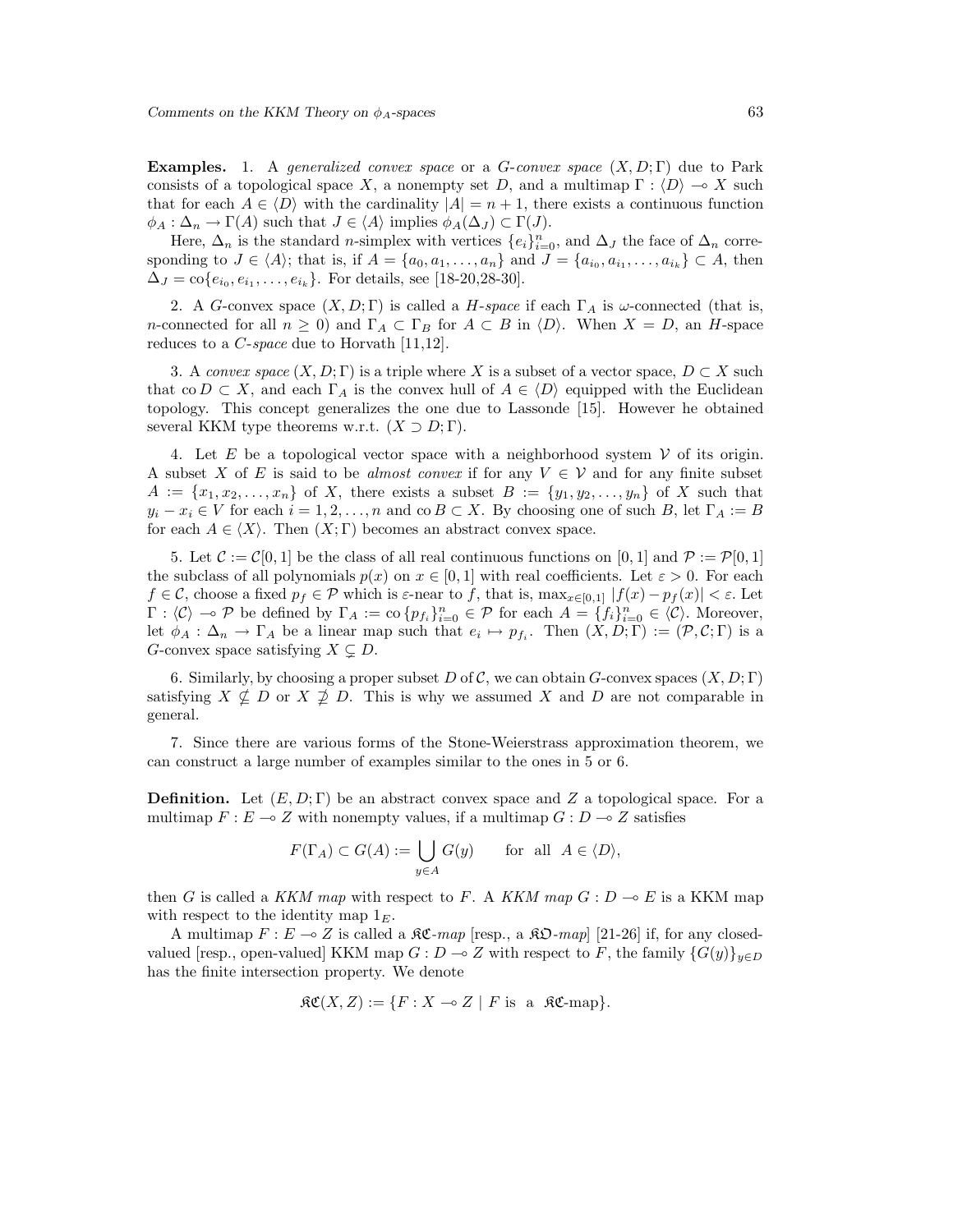Similarly,  $\mathfrak{K}(\mathcal{X},Z)$  is defined. Some authors use the notation KKM $(X,Z)$  instead of  $\mathfrak{RC}(X,Z)$ .

**Examples.** 1. If  $1_E \in \mathfrak{RC}(E, E)$ , then  $f \in \mathfrak{RC}(E, Z)$  for any continuous function  $f : E \to Z$ . This also holds for  $\mathfrak{K} \mathfrak{O}$ .

2. For a *G*-convex space  $(X, D; \Gamma)$  and a topological space Z, we defined the classes  $\Re\mathfrak{C}$ and  $\mathfrak{RO}$  of multimaps  $F : X \to Z$  [20]. It is well-known that for a *G*-convex space  $(X, D; \Gamma)$ , we have the identity map  $1_X \in \mathfrak{RC}(X,X) \cap \mathfrak{RO}(X,X)$ ; see [18,19,24]. Moreover, for any topological space *Y*, if  $F: X \to Y$  is a continuous single-valued map or if  $F: X \to Y$  has a continuous selection, then  $F \in \mathfrak{RC}(X,Y) \cap \mathfrak{KD}(X,Y)$ .

3. There are many examples of  $\mathcal{RC}$ -maps and  $\mathcal{RD}$ -maps; see [22-24].

#### **3 Basic theorems in the KKM theory**

In our KKM theory on abstract convex spaces given in [21,26], there exist some basic theorems from which we can deduce several equivalent formulations that can be used for applications. In this section, we introduce some of such basic theorems.

The following is a prototype of KKM type theorems:

**Theorem A.** *Let*  $(E, D; \Gamma)$  *be an abstract convex space, Y a topological space, and*  $F \in$  $R\mathfrak{O}(E, Y)$  [*resp.,*  $F \in R\mathfrak{C}(E, Y)$ ]. Let  $G : D \to Y$  be a map such that

 $(A.1)$  *for any*  $N \in \langle D \rangle$ *,*  $F(\Gamma_N) \subset G(N)$ *; and* 

(A.2) *G is open-valued* [*resp., closed-valued* ]*.*

*Then for each*  $N \in \langle D \rangle$ ,  $F(E) \cap \bigcap \{G(y) \mid y \in N\} \neq \emptyset$ .

**Remarks.** 1. If  $E = Y$  and  $F = 1<sub>E</sub>$ , then Condition (A.1) says that *G* is a KKM map.

2. If  $E = Y = \Delta_n$  is an *n*-simplex, *D* is the set of its vertices, and  $\Gamma = \infty$  is the convex hull operation, then the celebrated KKM theorem [14] says that  $1_E \in \mathfrak{RC}(E, E)$ .

3. If *D* is a nonempty subset of a topological vector space *E* = *Y* (not necessarily Hausdorff), Fan's KKM lemma [10] says that  $1_E \in \mathcal{RC}(E, E)$ .

4. For another forms of the KKM theorem for convex spaces, *C*-spaces, or *G*-convex spaces and their applications, there are a large number of works; see [18-20,26-30] and references therein.

From Theorem A, we have another finite intersection property as follows:

**Theorem B.** Let  $(E, D; \Gamma)$  be an abstract convex space, Y a topological space, and  $F \in$  $\mathcal{R} \mathcal{D}(E, Y)$  [resp.,  $F \in \mathcal{R} \mathfrak{C}(E, Y)$ ]. Let  $G : D \to Y$  and  $H : E \to Y$  be maps satisfying

(B.1) *G is open-valued* [*resp., closed-valued* ]*;*

 $(B.2)$  *for each*  $x \in E$ ,  $F(x) \subset H(x)$ *; and* 

(B.3) *for each*  $y \in F(E)$ *,*  $M \in \langle D \setminus G^{-}(z) \rangle$  *implies*  $\Gamma_M \subset E \setminus H^{-}(z)$ *.* 

*Then*  $F(E) \cap \bigcap \{ G(z) \mid z \in N \} \neq \emptyset$  for all  $N \in \langle D \rangle$ .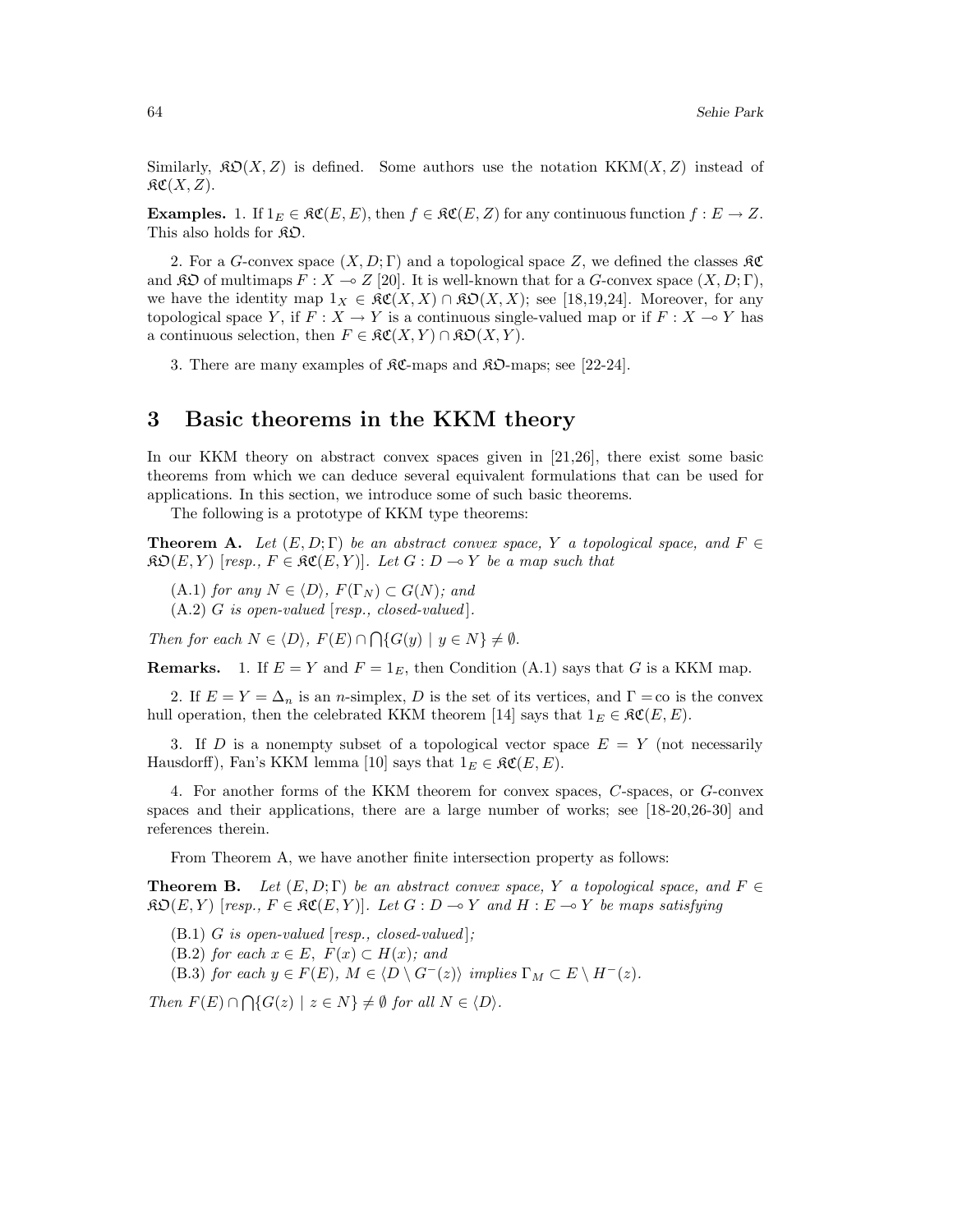The following coincidence theorem follows from Theorem B.

**Theorem C.** Let  $(E, D; \Gamma)$  be an abstract convex space, Y a topological space, S : D  $\rightarrow$ *Y,*  $T: E \to Y$  *maps, and*  $F \in \mathfrak{RC}(E, Y)$  [*resp.,*  $F \in \mathfrak{RO}(E, Y)$ ]*. Suppose that* 

(C.1) *S is open-valued* [*resp., closed-valued* ]*;*  $(C.2)$  *for each*  $y \in F(E)$ ,  $\text{co}_{\Gamma}S^{-}(y) \subset T^{-}(y)$ *; and*  $(C.3)$   $F(E) \subset S(N)$  *for some*  $N \in \langle D \rangle$ *.* 

*Then there exists an*  $\bar{x} \in E$  *such that*  $F(\bar{x}) \cap T(\bar{x}) \neq \emptyset$ *.* 

From Theorem C, we obtain the following Fan type matching theorem:

**Theorem D.** Let  $(E, D; \Gamma)$  be an abstract convex space, Y a topological space, S : D  $\rightarrow$  Y, *and*  $F \in \mathfrak{RC}(E, Y)$  [*resp.,*  $F \in \mathfrak{RO}(E, Y)$ ] *satisfying* (C.1) *and* (C.3)*. Then there exists an*  $M \in \langle D \rangle$  *such that*  $F(\Gamma_M) \cap \bigcap \{S(x) \mid x \in M\} \neq \emptyset$ .

Theorem D can be stated in its contrapositive form and in terms of the complement  $G(z)$  of  $S(z)$  in *Y*. Then we obtain Theorem A. Therefore, Theorems A–D are equivalent.

#### **4**  $\phi_A$ -spaces

Recently, we are concerned with reformulations of *G*-convex spaces as follows [25]:

**Definition.** A *space having a family*  $\{\phi_A\}_{A \in (D)}$  or simply a  $\phi_A$ -*space* 

$$
(X, D; \{\phi_A\}_{A \in \langle D \rangle})
$$

consists of a topological space  $X$ , a nonempty set  $D$ , and a family of continuous functions  $\phi_A : \Delta_n \to X$  (that is, singular *n*-simplexes) for  $A \in \langle D \rangle$  with the cardinality  $|A| = n + 1$ .

Note that, by putting  $\Gamma_A := \phi_A(\Delta_n)$  for each  $A \in \langle D \rangle$ , a  $\phi_A$ -space becomes an abstract convex space.

**Examples.** 1. [1] An *L*-space is a *G*-convex space  $(X; \Gamma)$ .

2. [13] A topological space *Y* is said to have property (H) if, for each  $N = \{y_0, \ldots, y_n\}$  $\langle Y \rangle$ , there exists a continuous mapping  $\varphi_N : \Delta_n \to Y$ .

3. [6,7]  $(Y, {\varphi_N})$  is called an *FC*-space if *Y* is a topological space and for each  $N =$  $\{y_0, \ldots, y_n\} \in \langle Y \rangle$  where some elements in *N* may be same, there exists a continuous mapping  $\varphi_N : \Delta_n \to Y$ .

4. We can consider a  $\psi_A$ -space  $(X, D; {\psi_A}_{A \in (D)})$ , similar to a  $\phi_A$ -space, where  $\psi_A$ :  $[0,1]^n \to X$  is continuous for each  $A \in \langle D \rangle$  with  $|A| = n + 1$ . Such types of spaces are given by Michael [17], Llinares [16], and Cain and Gonzáles [2]. For each  $n \geq 0$ , considering continuous functions  $g_n : \Delta_n \to [0,1]^n$  given by

$$
g_n: u = \sum_{i=0}^n \lambda_i(u)e_i \mapsto (\lambda_0(u), \dots, \lambda_{n-1}(u))
$$

for  $u \in \Delta_n$  and by putting  $\phi_A := \psi_A g_n$ , a  $\psi_A$ -space becomes a  $\phi_A$ -space.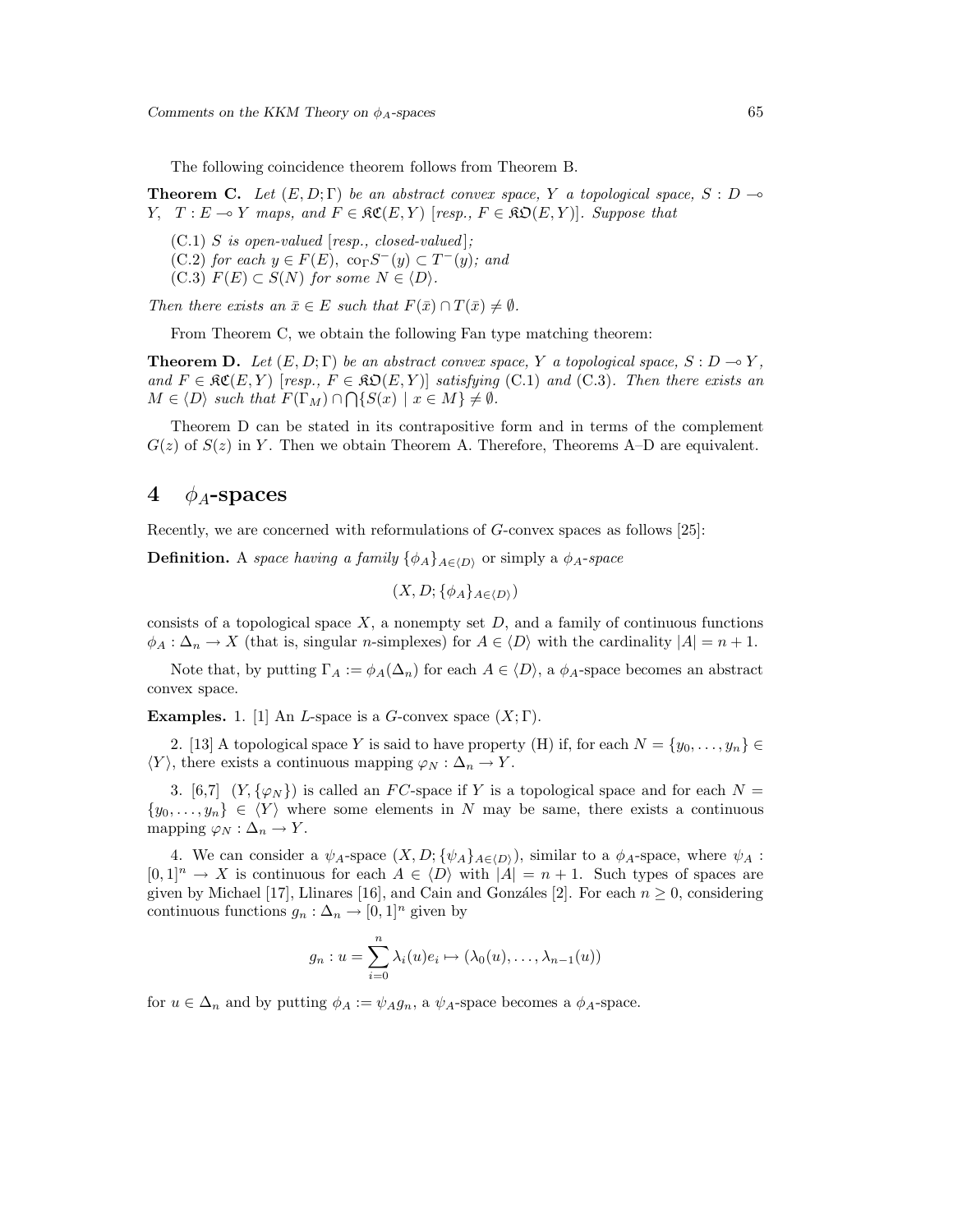5. Any *G*-convex space is a  $\phi_A$ -space. The converse also holds:

**Proposition 1.** *A*  $\phi_A$ -space  $(X, D; \{\phi_A\})$  *can be made into a G*-convex space  $(X, D; \Gamma)$ *.* 

*Proof.* This can be done at least in three ways.

(1) For each  $A \in \langle D \rangle$ , by putting  $\Gamma_A := X$ , we obtain a trivial *G*-convex space  $(X, D; \Gamma)$ .

(2) Let  $\{\Gamma^{\alpha}\}_\alpha$  be the family of maps  $\Gamma^{\alpha}$ :  $\langle D \rangle \to X$  giving a *G*-convex space  $(X, D; \Gamma^{\alpha})$ . Note that, by (1), this family is not empty. Then, for each  $\alpha$  and each  $A \in \langle D \rangle$  with  $|A| = n + 1$ , we have

$$
\phi_A(\Delta_n) \subset \Gamma_A^{\alpha}
$$
 and  $\phi_A(\Delta_J) \subset \Gamma_J^{\alpha}$  for  $J \subset A$ .

Let  $\Gamma := \bigcap_{\alpha} \Gamma^{\alpha}$ , that is,  $\Gamma_A = \bigcap_{\alpha} \Gamma^{\alpha}_A$  for each  $A \in \langle D \rangle$ . Then

$$
\phi_A(\Delta_n) \subset \Gamma_A
$$
 and  $\phi_A(\Delta_J) \subset \Gamma_J$  for  $J \subset A$ .

Therefore,  $(X, D; \Gamma)$  is a *G*-convex space.

(3) Let  $N \in \langle D \rangle$  with  $|N| = n + 1$ . For each  $M \in \langle D \rangle$  with  $N \subset M$ ,  $M = \{a_0, \ldots, a_m\}$ and  $N = \{a_{i_0}, \ldots, a_{i_n}\}$ , there exists a subset  $\phi_M(\Delta_n^M)$  of X such that  $\Delta_n^M := \text{co}\{e_{i_j} \mid j = 1\}$  $0,\ldots,n\}\subset\Delta_m$ . Now let

$$
\Gamma_N = \Gamma(N) := \bigcup_{M \supset N} \phi_M(\Delta_n^M).
$$

Then  $\Gamma$  :  $\langle D \rangle$   $\rightarrow \infty$  *X* is well-defined and  $(X, D; \Gamma)$  becomes a *G*-convex space: For each  $A \in \langle D \rangle$  with  $|A| = n + 1$ , there exists a continuous map  $\phi_A : \Delta_n \to \Gamma(A)$  such that  $J \in \langle A \rangle$  implies  $\phi_A(\Delta_J) \subset \Gamma(J)$ .  $\Box$ 

Therefore, *G*-convex spaces and  $\phi_A$ -spaces are essentially the same and so are *FC*-spaces and *L*-spaces.

**Proposition 2.** For a  $\phi_A$ -space  $(X, D; {\phi_A})$ *, any map*  $T: D \to X$  *satisfying* 

$$
\phi_A(\Delta_J) \subset T(J)
$$
 for each  $A \in \langle D \rangle$  and  $J \in \langle A \rangle$ 

*is a KKM map on a G*-convex space  $(X, D; \Gamma)$ *.* 

*Proof.* Define  $\Gamma : \langle D \rangle \to X$  by  $\Gamma_A := T(A)$  for each  $A \in \langle D \rangle$ . Then  $(X, D; \Gamma)$  becomes a *G*-convex space. In fact, for each *A* with  $|A| = n + 1$ , we have a continuous function  $\phi_A : \Delta_n \to T(A) =: \Gamma(A)$  such that  $J \in \langle A \rangle$  implies  $\phi_A(\Delta_J) \subset T(J) =: \Gamma(J)$ . Moreover, note that  $\Gamma_A \subset T(A)$  for each  $A \in \langle D \rangle$  and hence  $T : D \to X$  is a KKM map on a *G*-convex space  $(X, D; \Gamma)$ .  $\Box$ 

Recall that Ding [7] wrote: "It is easy to see that the class of *F C*-spaces includes the classes of convex sets in topological vector spaces, *C*-spaces (or *H*-spaces) [11], *G*convex spaces [28], *L*-convex spaces [1], and many topological spaces with abstract convexity structure as true subclasses. Hence, it is quite reasonable and valuable to study various nonlinear problems in *FC*-spaces." Here he failed to give any justification or any proper example of his space which is not *G*-convex. One wonders how could a pair  $(Y, \{\varphi_N\})$ generalize a triple  $(X, D; \Gamma)$  in [28,29].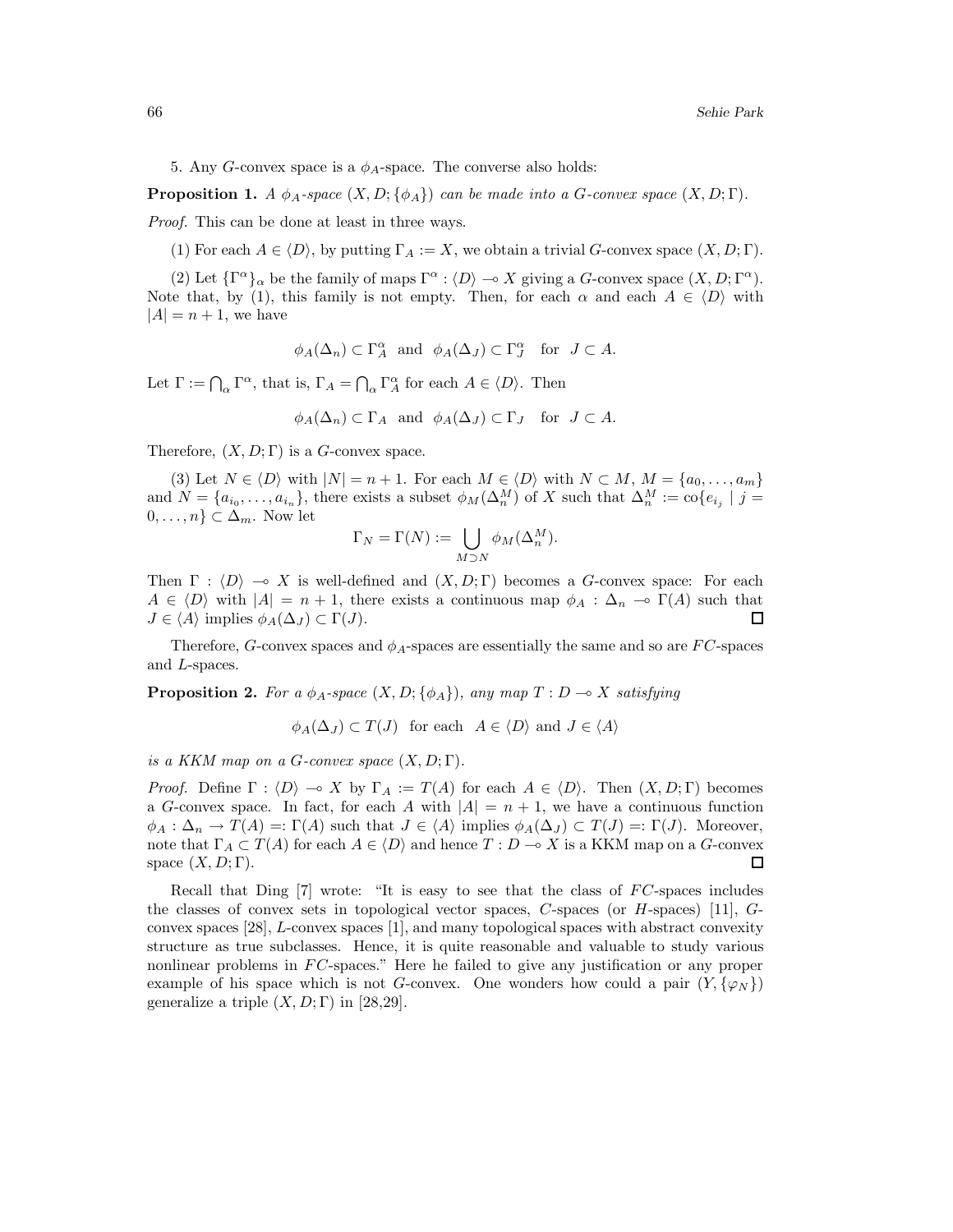Ding's claim on his *FC*-spaces has appeared repeatedly in [6,8,9] and many more of his papers. More than one dozen of such papers on *F C*-spaces have appeared within two years! In these papers, known results in KKM theory on *G*-convex spaces are restated or modified for the so-called *FC*-spaces. In order to prevent such unnecessary efforts, something has to be done. This is why we introduced the concept of  $\phi_A$ -spaces.

## **5 Chen's R-KKM theorems on L-convex spaces**

Recently, there have appeared authors of [3-9,13] and others who attempted to reformulate resultss in the *G*-convex space theory by replacing  $\Gamma(A)$  by  $\phi_A(\Delta_n)$  everywhere and claimed to obtain generalizations without giving any justifications or proper examples. Such attempts are all failed since  $G$ -convex spaces and  $\phi_A$ -spaces are essentially the same.

In 2003, the following appeared:

**Definition.** [4, Definition 2.1] Let *X* be a nonempty set and *Y* be a topological space.  $T: X \to 2^Y$  is said to be generalized relatively KKM (*R*-KKM) mapping if for any  $N =$  ${x_0, x_1, \ldots, x_n} \in \langle X \rangle$ , there exists a continuous mapping  $\phi_N : \Delta_n \to Y$  such that, for each  $e_{i_0}, e_{i_1}, \ldots, e_{i_k},$ 

$$
\phi_N(\Delta_k) \subset \bigcup_{j=0}^k Tx_{i_j},
$$

where  $\Delta_k$  is a standard *k*-simplex of  $\Delta_n$  with vertices  $e_{i_0}, e_{i_1}, \ldots, e_{i_k}$ .

Its authors claimed that their definition unifies and extends a lot of similar definitions due to other authors.

In our previous work  $[25]$ , we mentioned that the key result in  $[4]$  is a simple consequence of known results. Moreover, in [4], its authors claimed also that, applying their key result, they obtained new theorems which unify and extend many known results in recent literature. However, theirs are all disguised forms of known results and their applicability is doubtful.

In 2005 [13], its author also defined a generalized *R*-KKM mapping on a space having property (H) and obtained modifications of some known results in the *G*-convex space theory in which we supplied a large number of examples of such spaces. It is noteworthy that the authors of [8,9,13] adopted *R*-KKM maps and claimed to obtain generalizations of known results without giving any justifications or any proper examples.

Note that, in [4], by choosing  $\Gamma_N := \phi_N(\Delta_n)$  for each  $N \in \langle X \rangle$ ,  $(Y, X; \Gamma)$  becomes a *φA*-space and the generalized relatively KKM (*R*-KKM) mapping becomes simply a KKM map.

Contrary to this fact, Ding in [8] claimed as follows: "The above class of generalized *R-KKM* mappings include those classes of *KKM* mappings, *H-KKM* mappings, *G-KKM* mappings, generalized *G-KKM* mappings, generalized *S-KKM* mappings, *GLKKM* mappings and *GMKKM* mappings defined in topological vector spaces, *H*-spaces, *G*-convex spaces, *G-H*-spaces, *L*-convex spaces and hyperconvex metric spaces, respectively, as true subclasses."

Therefore, all of the KKM type theorems on such variants are simple consequences of our *G*-convex space theory. Consequently, all results in [8] are artificial disguised forms of known ones having no proper examples.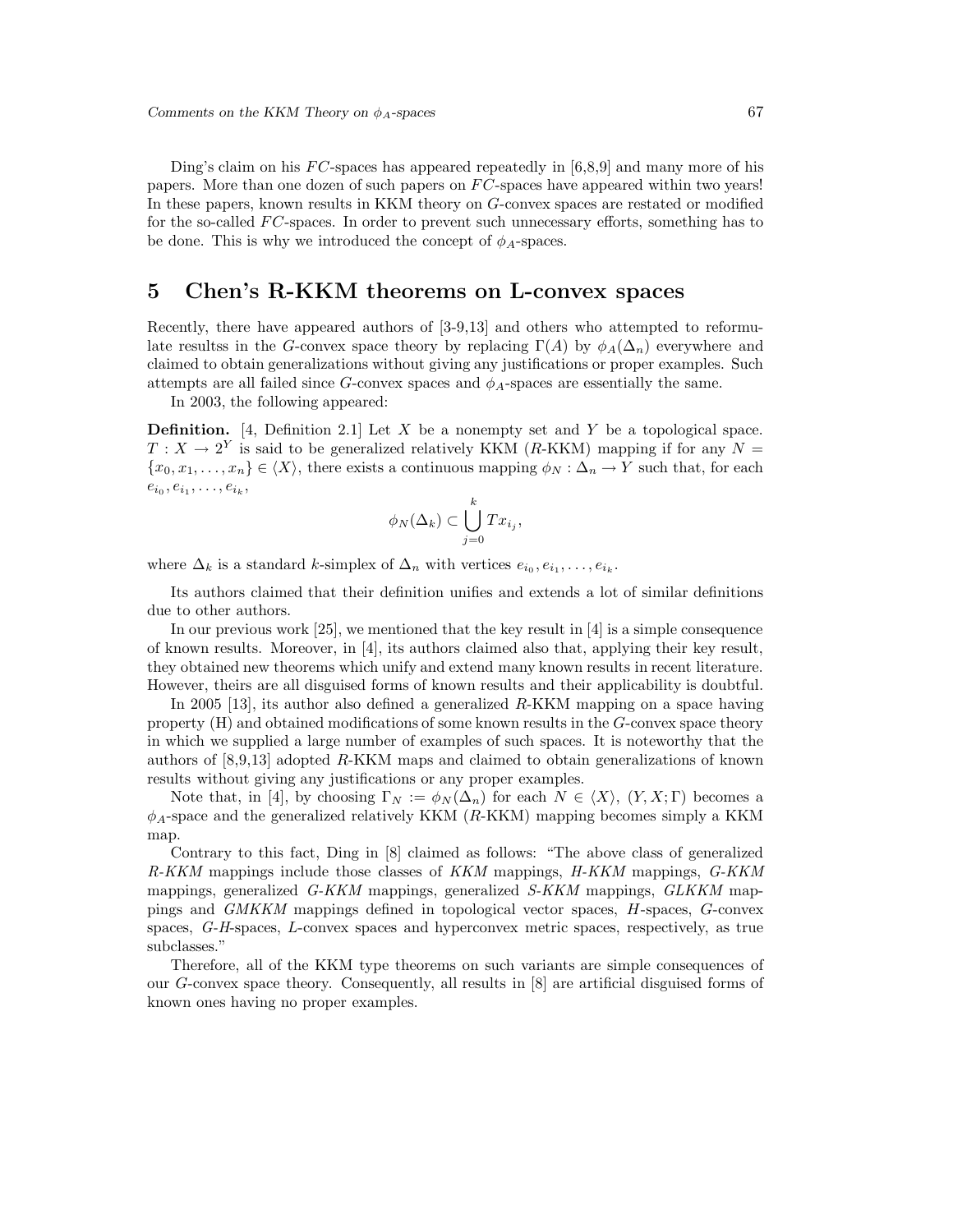Moreover, in a recent paper [3], its author introduced a generalized *R-KKM* mapping and a new class  $R_{\psi_N}$ - $KKM(X, Y)$ , and claimed some fixed point theorems, matching theorems, coincidence theorems, and minimax inequalities on the so-called *L*-convex spaces.

Since 1998, the present author has adopted the concept of a generalized convex (simply, *G*-convex) space (*X, D*; Γ), where *D* is a nonempty set. When *D* is a subset of *X*, this space is called an *L*-convex space in [3], where it is incorrectly stated that *L*-convex spaces are due to Ben-El-Mechaiekh. Recall that particular forms of *G*-convex spaces  $(X; \Gamma) = (X, X; \Gamma)$ was called *L*-spaces by Ben-El-Mechaiekh et al. [1].

In [3], the concept of *G*-convex spaces is used only in the definition of a generalized *R-KKM* mapping and all of other usages of *L*-convex spaces in [3] are simply for *L*-spaces in the sense of Ben-El-Mechaiekh et al. [1]. Note that generalized *R-KKM* mappings in [3] are different from the one of other authors mentioned above.

This usage with the incorrect application of the KKM principle make failure to justify [3, Theorems 1-3, Lemma 16, Corollary 17, Theorem 18, and Corollary 19], whose correct forms are already well-known in the *G*-convex space theory.

Moreover, the following definition is given:

**Definition.** [3] Let *X* be an *L*-convex space, *Y* a topological space such that for each  $N \in$  $\langle X \rangle$  with  $|N| = n + 1$ , there exists a continuous mapping  $\psi_N : \Delta_N \to X$ . If  $T, F : X \to 2^Y$ are two set-valued function satisfying that  $T(\psi_N(\Delta_N)) \subset F(N)$  for each  $N \in \langle X \rangle$  with  $|N| = n + 1$ , then *F* is said to be a generalized  $R_{\psi_N}$ -*KKM* mapping with respect to *T* and  $\psi_N$ . Moreover, if the set-valued function  $T: X \to 2^Y$  satisfies the requirement that for any generalized  $R_{\psi_N}$ -KKM mapping with respect to *T* and  $\psi_N$  the family  $\{\overline{Fx} \mid x \in X\}$  has the finite intersection property, then *T* is said to have the  $R_{\psi_N}$ -KKM property. The class  $R_{\psi_N}$ -*KKM*(*X,Y*) is defined to be the set  $\{T : X \to 2^Y \mid T \text{ has the } R_{\psi_N}$ -*KKM* property}. (\* This  $\psi_N$  may be different from the  $\phi_N$  of the definition for the *L*-convex space.)

In the above definition of a class  $R_{\psi_N}$ - $KKM(X, Y)$ , the role of *G*-convex spaces (its author's *L*-convex spaces) is not clear. This remark also works all of Theorems 4–20 in [3]. Moreover, Theorems 21-23 in [3] are concerned with *G*-convex spaces and follow easily from the known results in the *G*-convex space theory.

The above definition can be improved as follows:

**Definition.** For a *φA*-*space*

$$
(X, D; \{\phi_A\}_{A \in \langle D \rangle})
$$

with  $\Gamma_A := \phi_A(\Delta_n)$  for each  $A \in \langle D \rangle$ ,  $|A| = n + 1$ , and a topological space *Z*, a closedvalued [resp., open-valued] multimap  $G: D \to Z$  is called a *KKM map* with respect to a nonempty-valued multimap  $F: E \to Z$  if

$$
F(\phi_A(\Delta_n)) \subset G(A) := \bigcup_{y \in A} G(y) \quad \text{for all } A \in \langle D \rangle.
$$

A *KKM map*  $G: D \to X$  is a KKM map with respect to the identity map  $1_X$ .

By putting  $\Gamma_A := \phi_A(\Delta_n)$ , the above definition reduces to the one for abstract convex spaces.

In [3], its author's aim seems to generalize the well-known results in the KKM theory in his own setting, but he failed to give any proper examples or any suggested applications.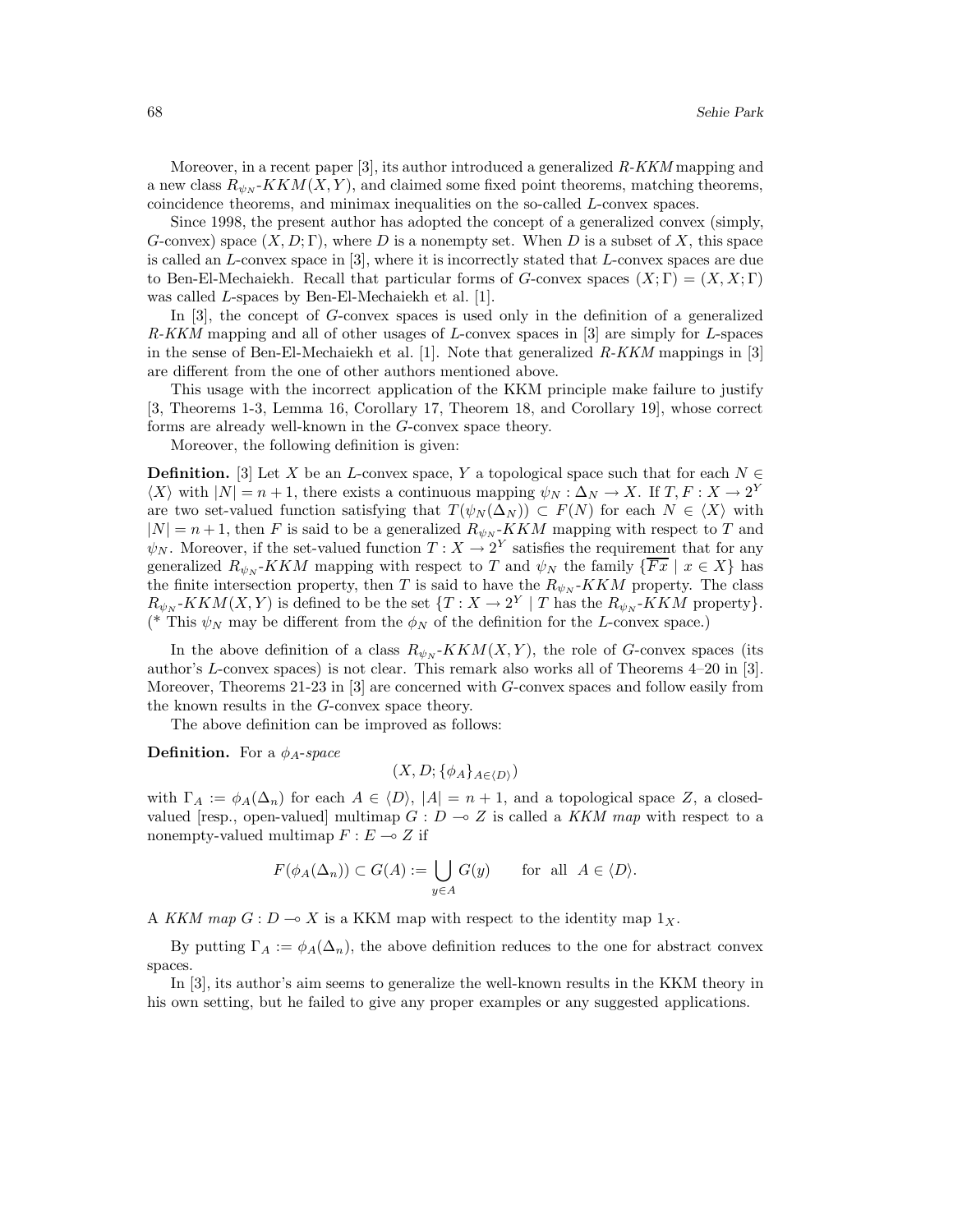#### **6** Basic theorems in the KKM theory on  $\phi_A$ -spaces

In this section, we show correct forms of some theorems in [3] with simple proofs. We already mentioned about [3, Theorems 1-3] in the preceding section.

In Theorem C with  $\Gamma_A := \phi_A(\Delta_n)$  for each  $A \in \langle D \rangle$ ,  $|A| = n + 1$ , we have the following:

**Theorem 1.** For a  $\phi_A$ -space  $(X, D; {\phi_A}_{A \in (D)})$  and a topological space *Y*, let  $S: D \to Y$ *be an open-valued* [*resp., a closed-valued*]  $map, T : E \rightarrow Y$  *a map, and*  $F \in \mathcal{RC}(X, Y)$ [*resp.,*  $F \in \mathfrak{RO}(X, Y)$ . Suppose that

 $(1)$  *for each*  $y \in F(X)$ ,  $\text{co}_{\Gamma}S^{-}(y) \subset T^{-}(y)$ [*that is,*  $N \in \langle S^{-}(y) \rangle$ ,  $|N| = n + 1$ *, implies*  $\phi_N(\Delta_n) \subset T^-(y)$ *; and* 

 $(P)$   $F(E) \subset S(N)$  *for some*  $N \in \langle D \rangle$ *.* 

*Then there exists an*  $\bar{x} \in X$  *such that*  $F(\bar{x}) \cap T(\bar{x}) \neq \emptyset$ *.* 

Note that from Theorem 1, we can deduce improved versions of [3, Theorems 4-8] with more simple proofs.

In Theorem D with  $\Gamma_A := \phi_A(\Delta_n)$  for each  $A \in \langle D \rangle$ ,  $|A| = n + 1$ , we have the following:

**Theorem 2.** For a  $\phi_A$ -space  $(X, D; {\phi_A}_{A \in D})$  and a topological space *Y*, let  $S: D \to Y$ *be an open-valued* [*resp., a closed-valued*] *map and*  $T : X \rightarrow Y$  *a map. Suppose that* 

 $(T)$   $F \in \mathfrak{RC}(X, Y)[resp., F \in \mathfrak{RO}(X, Y)];$  and

(2) 
$$
F(E) \subset S(N)
$$
 for some  $N \in \langle D \rangle$ .

*Then there exists an*  $M \in \langle D \rangle$  *with*  $|M| = m + 1$  *such that*  $F(\phi_M(\Delta_m)) \cap \bigcap \{S(x) \mid x \in$  $M$ <sup>}</sup>  $\neq \emptyset$ *.* 

Note that Theorem 2 improves [3, Theorems 11, 12, 14 and 15] with more simple proofs.

In Theorem A with  $\Gamma_A := \phi_A(\Delta_n)$  for each  $A \in \langle D \rangle$ ,  $|A| = n + 1$ , we have the following:

**Theorem 3.** For a  $\phi_A$ -space  $(X, D; \{\phi_A\}_{A \in (D)})$  and a topological space Y, let  $S: D \to Y$ *be an open-valued* [*resp., a closed-valued* ] *map. Suppose that*

- $(T)$   $F \in \mathfrak{RO}(X, Y)[\mathit{resp.}, F \in \mathfrak{RC}(X, Y)]$ ; and
- $(2)$  *for any*  $N \in \langle D \rangle$  *with*  $|N| = n + 1$ ,  $F(\phi_N(\Delta_n)) \subset G(N)$ *.*

*Then for each*  $N \in \langle D \rangle$ ,  $F(X) \cap \bigcap \{G(y) \mid y \in N\} \neq \emptyset$ .

From Theorem 3, if  $\overline{F(X)}$  is compact, then  $\overline{F(X)} \cap \bigcap {\overline{G(y)}} \mid y \in N \} \neq \emptyset$ . This implies [3, Theorems 13 and 14] as very special cases.

Finally, note that, in [3, Theorems 21-23], its author assumed a very particular form of a nonempty *L*-convex space *X*. Instead of such *X*, he could assume a  $\phi_A$ -space  $(X, D; {\phi_A}_{A \in D})$ such that for each  $J \subset A \in \langle D \rangle$  with  $|A| = n + 1$ ,  $|J| = r + 1$ , we have  $\phi_A(\Delta_J) = \phi_J(\Delta_r)$ . In fact, all of [3, Theorems 21-23] are variants of known results. All of other results in [3] can be similarly generalized and improved.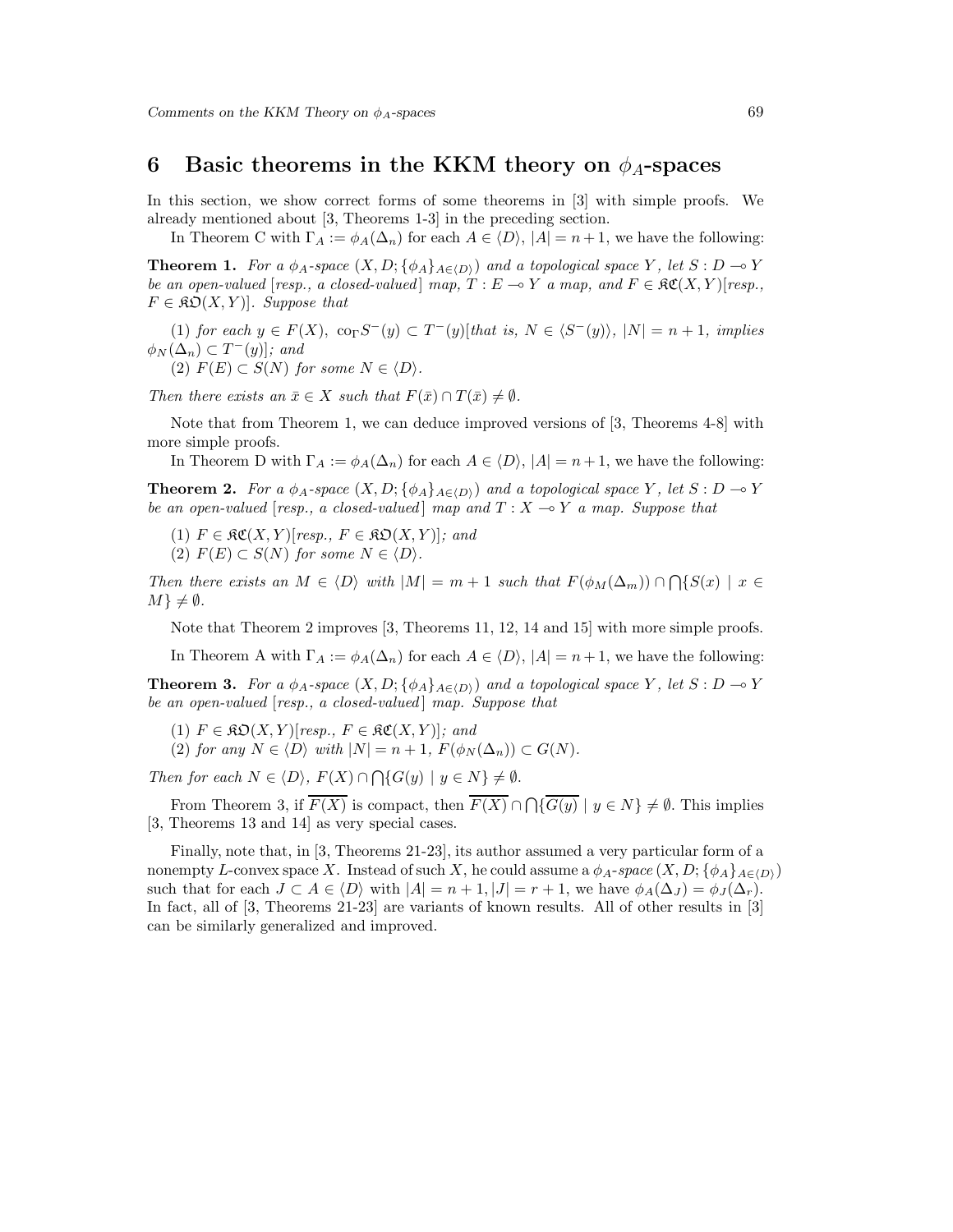#### **References**

- [1] H. Ben-El-Mechaiekh, S. Chebbi, M. Florenzano, and J.-V. Llinares, Abstract convexity and fixed points, *J. Math. Anal. Appl.* **222** (1998), 138–150.
- [2] G.L. Cain Jr. and L. González, The Knaster-Kuratowski-Mazurkiewicz theorem and abstract convexities, *J. Math. Anal. Appl.* **338** (2008), 563–571.
- [3] C.-M. Chen, R-KKM theorems on L-convex spaces and its applications, *Sci. Math. Jpn.* **65** (2007), 195–207.
- [4] L. Deng and X. Xia, Generalized R-KKM theorems in topological space and their applications, *J. Math. Anal. Appl.* **285** (2003), 679–690.
- [5] L. Deng and M.G. Yang, Coincidence theorems with applications to minimax inequalities, section theorem, best approximation and multiobjective games in topological spaces, *Acta Math. Sinica, English Ser.* **22** (2006), 1809–1818.
- [6] X.P. Ding, Maximal element theorems in product FC-spaces and generalized games, *J. Math. Anal. Appl.* **305** (2005), 29–42.
- [7] X.P. Ding, Generalized *KKM* type theorems in *F C*-spaces with applications (I), *J. Glob. Optim.* **36** (2006), 581–596.
- [8] X.P. Ding, New generalized R-KKM type theorems in general topological spaces and applications, *Acta Math. Sinica, English Ser.* (2006), DOI: 10.1007/s10114-005-0876-y.
- [9] X.P. Ding, Y.C. Liou, and J.C. Yao, Generalized R-KKM type theorems in topological spaces with applications, *Appl. Math. Letters* **18** (2005), 1345–1350.
- [10] K Fan, A generalization of Tychonoff's fixed point theorem, *Math. Ann.* **142** (1961), 305–310.
- [11] C.D. Horvath, Contractibility and generalized convexity, *J. Math. Anal. Appl.* **156** (1991), 341–357.
- [12] C.D. Horvath, Extension and selection theorems in topological spaces with a generalized convexity structure, *Ann. Fac. Sci. Toulouse* **2** (1993), 253–269.
- [13] J. Huang, The matching theorems and coincidence theorems for generalized R-KKM mapping in topological spaces, *J. Math. Anal. Appl.* **312** (2005), 374–382.
- [14] B. Knaster, K. Kuratowski, S. Mazurkiewicz, Ein Beweis des Fixpunktsatzes für n-Dimensionale Simplexe, *Fund. Math.* **14** (1929), 132–137.
- [15] M. Lassonde, On the use of KKM multifunctions in fixed point theory and related topics, *J. Math. Anal. Appl.* **97** (1983), 151–201.
- [16] J.-V. Llinares, Unified treatment of the problem of existence of maximal elements in binary relations: a characterization, *J. Math. Economics* **29** (1998), 285–302.